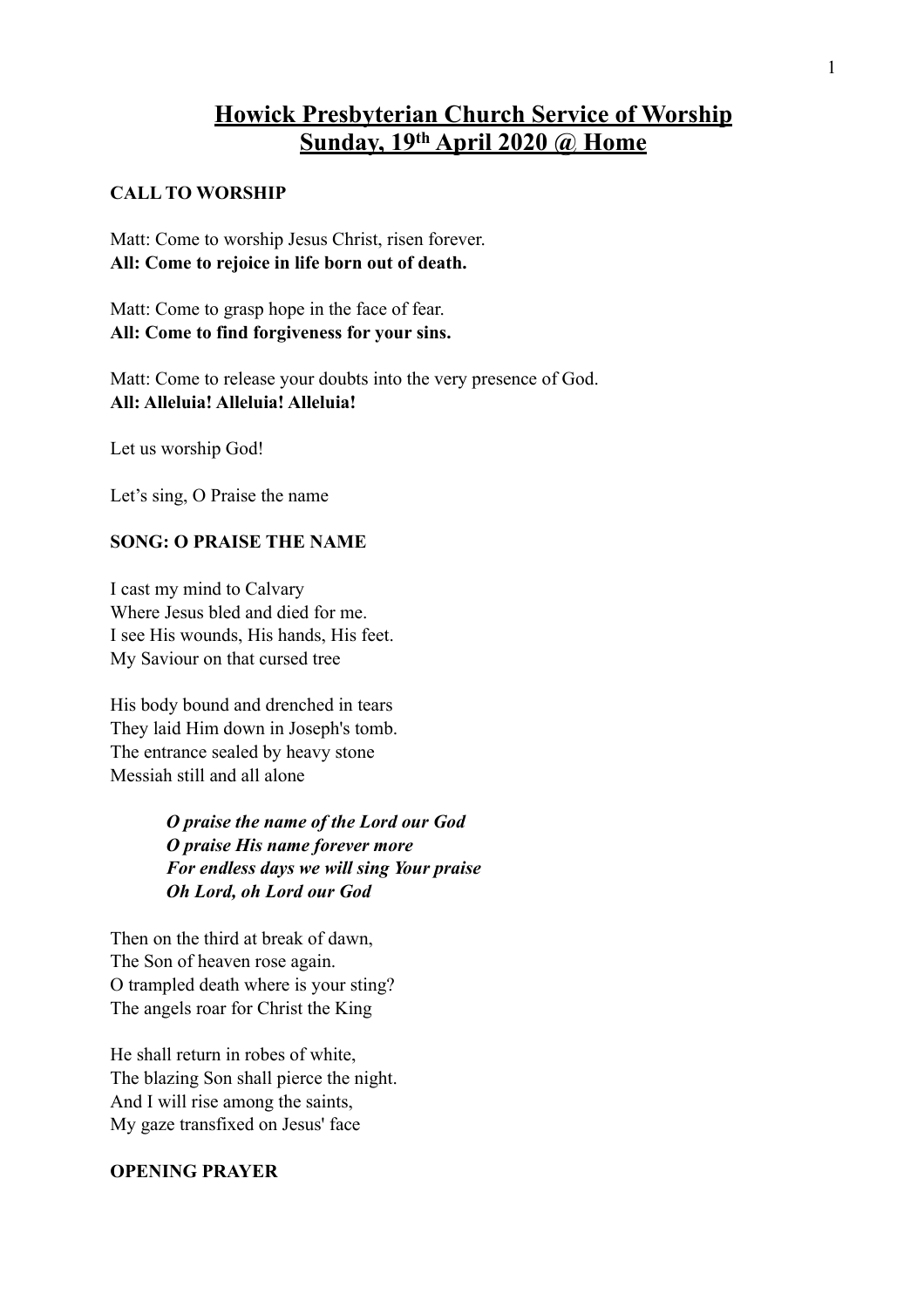God of resurrection hope, as you have raised Jesus Christ from death, raise us to new life in your tender care. Draw near and fill us this day with your Holy Spirit.

Call us back from places of distraction, even when we are at home in lockdown. In this time of new daily routine, may we always be aware of your constant presence with us. Show us the path of true life, that we may know joy beyond joy in your light.

We pray as you taught us to pray together:

*Our Father, who art in heaven, hallowed be thy Name, thy kingdom come, thy will be done, on earth as it is in heaven.* 

*Give us this day our daily bread. And forgive us our trespasses, as we forgive those who trespass against us.* 

*And lead us not into temptation, but deliver us from evil.* 

*For thine is the kingdom, and the power, and the glory, for ever and ever. Amen.*

# **KIDS TIME AND BIRTHDAYS/ANNIVERSARIES**

Hello to any boys and girls who are reading, listening to or watching this!

What was this week like for you? Did you do anything different or exciting? Did some of you start up home learning again this week? What was the best part about that? What was the trickiest part?

Ally is going to read another story for you…..

Today we also celebrate everyone who had a birthday or anniversary this week. We give thanks to God for your life amongst us! You have made this world so much better for so many! This will probably be one of the stranger birthdays you've had but you are still worth celebrating!

### **KIDS PRAYER**

Dear God, It's been a strange few weeks!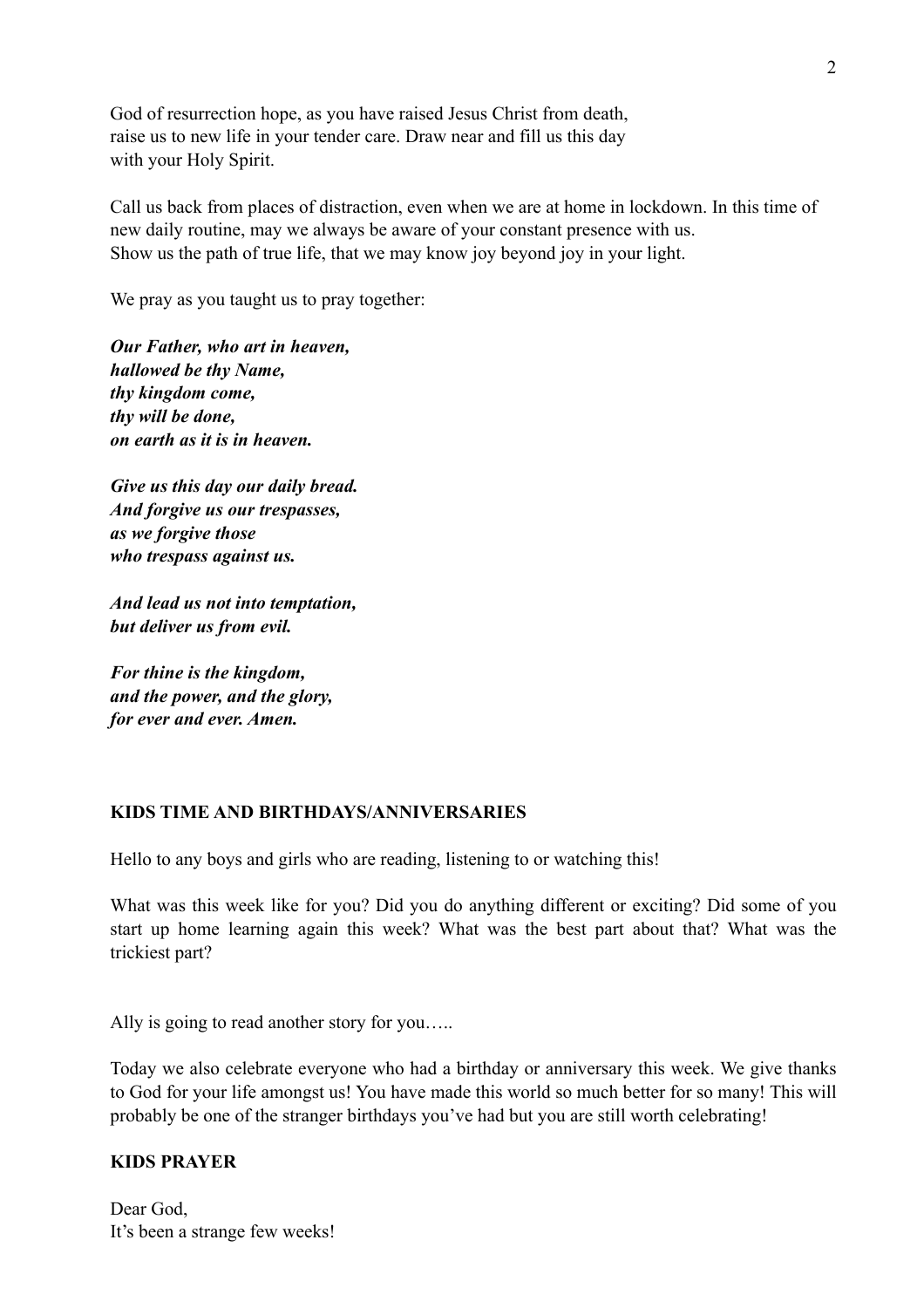Thank you for all the people in the world that are helping other people who are sick, or struggling.

Thank you for the people running the supermarkets and other important places. Please help scientists and doctors find a cure for this virus.

Please help people who are feeling sad or afraid. Help them to be brave and calm.

Help us to be kind to each other at home, and to have special times together too.

Thank you that you love us and that you are always with us, especially in tough times. **Amen.**

### **What do we say each week? "God loves us and we are special!"**

# **SONG: BE STILL FOR THE PRESENCE OF THE LORD**

Be still, for the presence of the Lord, The holy One, is here; Come bow before him now With reverence and fear In him no sin is found We stand on holy ground. Be still, for the presence of the Lord, The holy One, is here.

Be still, for the glory of the Lord Is shining all around; He burns with holy fire, With splendour he is crowned: How awesome is the sight Our radiant king of light! Be still, for the glory of the Lord Is shining all around.

Be still, for the power of the Lord Is moving in this place: He comes to cleanse and heal, To minister his grace - No work too hard for him. In faith receive from him. Be still, for the power of the Lord Is moving in this place.

### **READINGS**

3

Psalm 13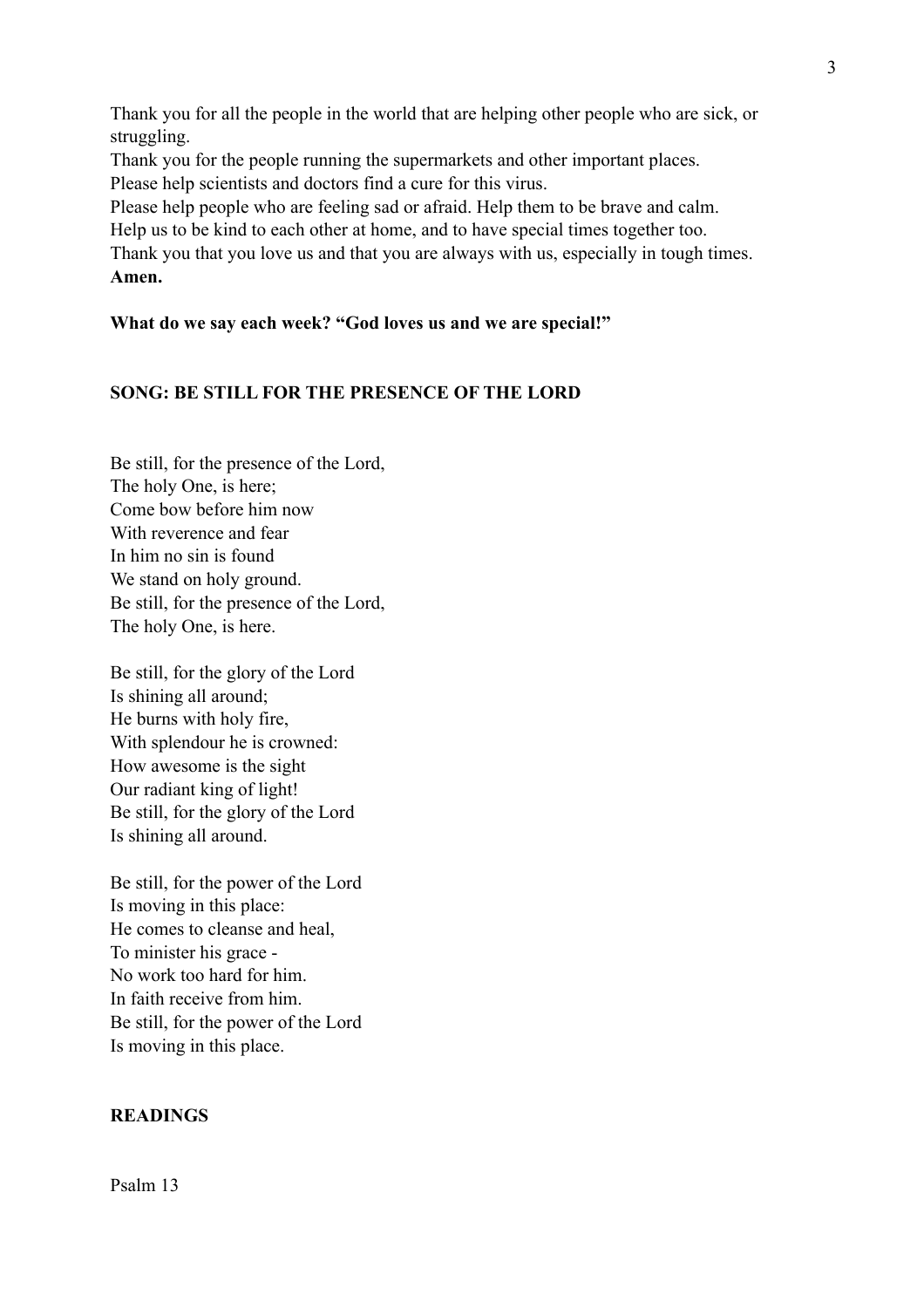**<sup>1</sup>**How long, LORD? Will you forget me forever? How long will you hide your face from me?

- **<sup>2</sup>**How long must I wrestle with my thoughts and day after day have sorrow in my heart? How long will my enemy triumph over me?
- **<sup>3</sup>**Look on me and answer, LORD my God. Give light to my eyes, or I will sleep in death, **<sup>4</sup>**and my enemy will say, "I have overcome him,"
	- and my foes will rejoice when I fall.
- **<sup>5</sup>**But I trust in your unfailing love;
	- my heart rejoices in your salvation.
- **<sup>6</sup>**I will sing the LORD's praise, for he has been good to me.

# **John 20:19-31 (NIV)**

On the evening of that first day of the week, when the disciples were together, with the doors locked for fear of the Jewish leaders, Jesus came and stood among them and said, "Peace be with you!" After he said this, he showed them his hands and side. The disciples were overjoyed when they saw the Lord.

Again Jesus said, "Peace be with you! As the Father has sent me, I am sending you." And with that he breathed on them and said, "Receive the Holy Spirit. If you forgive anyone's sins, their sins are forgiven; if you do not forgive them, they are not forgiven."

Now Thomas (also known as Didymus), one of the Twelve, was not with the disciples when Jesus came. So the other disciples told him, "We have seen the Lord!"

But he said to them, "Unless I see the nail marks in his hands and put my finger where the nails were, and put my hand into his side, I will not believe."

A week later his disciples were in the house again, and Thomas was with them. Though the doors were locked, Jesus came and stood among them and said, "Peace be with you!" Then he said to Thomas, "Put your finger here; see my hands. Reach out your hand and put it into my side. Stop doubting and believe."

Thomas said to him, "My Lord and my God!"

Then Jesus told him, "Because you have seen me, you have believed; blessed are those who have not seen and yet have believed."

Jesus performed many other signs in the presence of his disciples, which are not recorded in this book. But these are written that you may believe that Jesus is the Messiah, the Son of God, and that by believing you may have life in his name.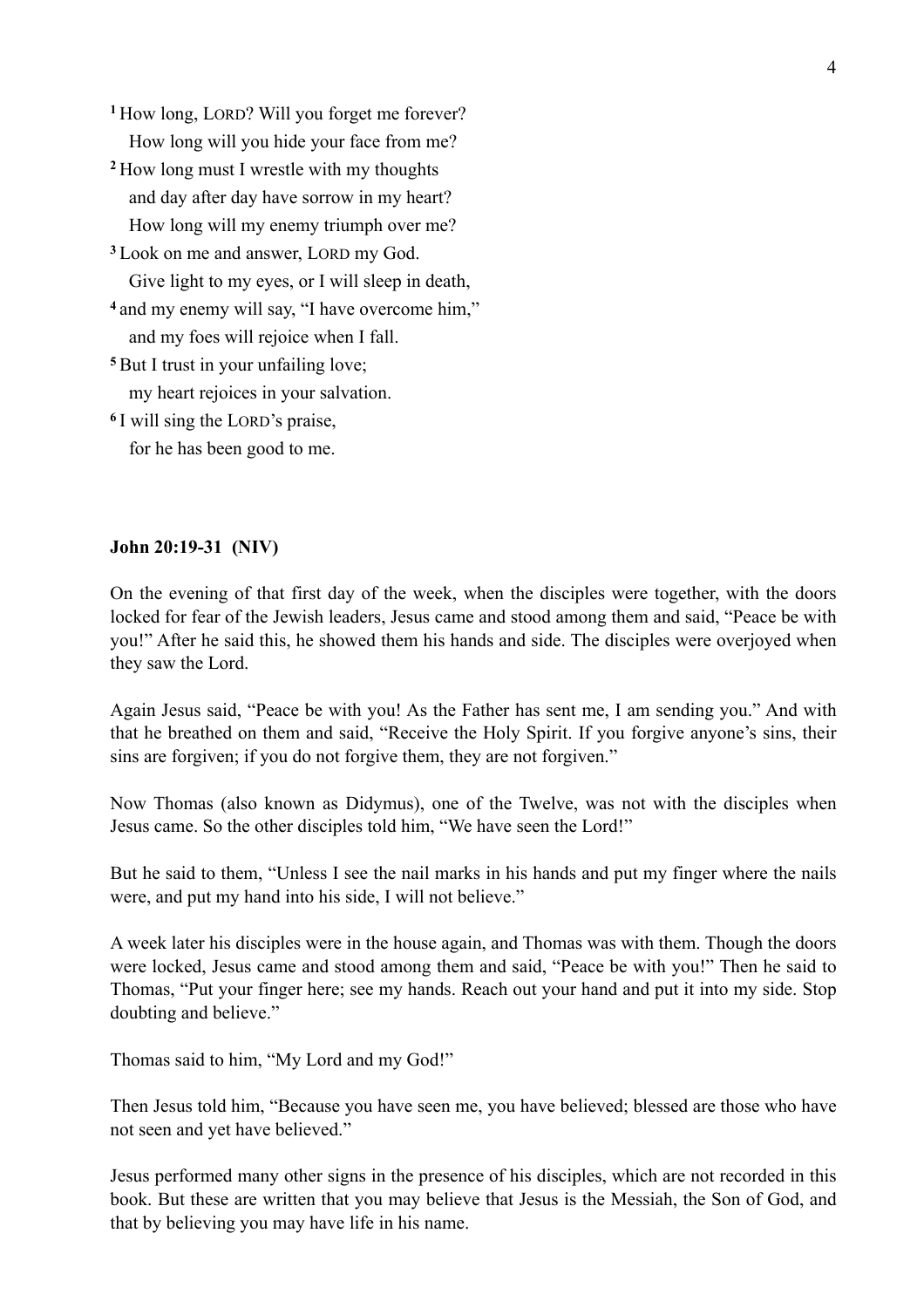# **SERMON – "Doubting Thomas"**

I remember some time ago I was shocked to hear that one my Christian hero's went through a time of doubting her faith. These were the words found in her journal.

*I call, I cling, I want — and there is no One to answer — no One on Whom I can cling — no, No One. — Alone … Where is my Faith — even deep down right in there is nothing, but emptiness & darkness — My God — how painful is this unknown pain — I have no Faith — I dare not utter the words & thoughts that crowd in my heart — & make me suffer untold agony. So many unanswered questions live within me afraid to uncover them — because of the blasphemy — If there be God — please forgive me — When I try to raise my thoughts to Heaven — there is such convicting emptiness that those very thoughts return like sharp knives & hurt my very soul. — I am told God loves me — and yet the reality of darkness & coldness & emptiness is so great that nothing touches my soul.* 

These were the words of Mother Theresa. She was model Christian to the world – and here she was, struggling with doubt and uncertainty.

My initial reaction was shock, but then relief – for I had gone through such times. And I came to wonder, what if going through doubt is actually part of the journey – maybe even a healthy part in some ways.

Doubt has often been seen as having the opposite of faith. A bad thing. A sign your faith is somehow vulnerable, or in decline.

I want to challenge that idea today.

If you're like many Christians, at some stage in your life you will have experienced doubt in your faith. Although you may not ever have dared admit it.

This experienced has often been described throughout history as the Dark night of the soul - John of the Cross/Teresa of Avila.

"The 'dark night' is a sense of painful alienation and distance from God that causes distress, anxiety, discouragement, despair, and depression. All Christians experience this sooner or later some more intensely than others, some for longer times than others. But the feeling is the same: they lose their sense of closeness to God and conclude that they no longer have faith. And so they despair even more."

Doubting God's action. Doubting God's goodness. Doubting what we believe about how we thought God should act and behave. Doubting that God is even there.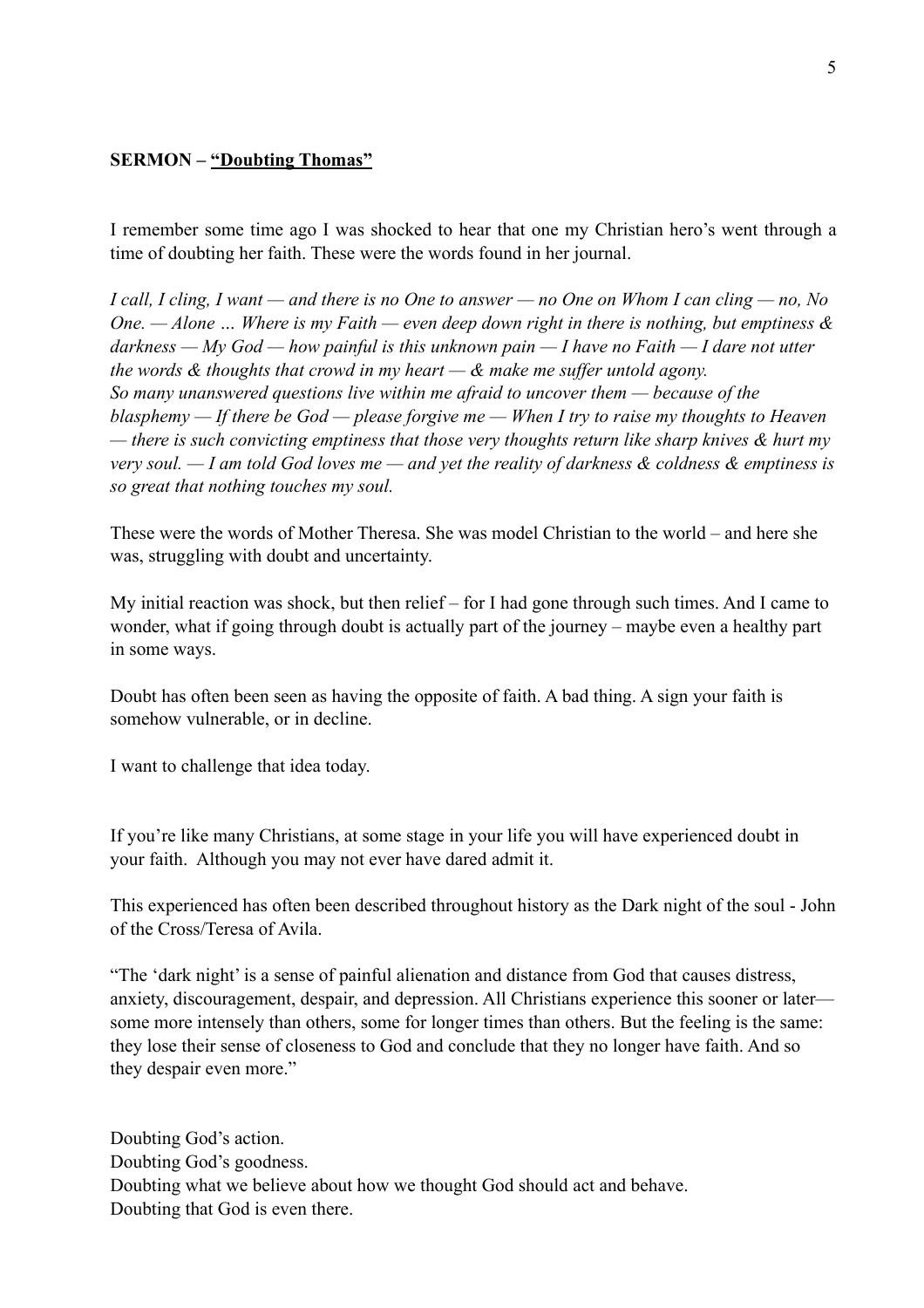Many of the great Christian figures in our heritage have walked through such times.

Our character today is that of Thomas. He is often vilified as the doubting disciple – though they all express doubt at various stages. But was he really that bad??

He loved Jesus, and he was courageous (John 11:16)

He thought it was all over at the cross and isolated himself in grieving.

And when he speaks with the disciples about his doubt he is incredibly honest. He knew he wouldn't still his doubts by pretending they didn't exist.

When Jesus finally comes to him, Jesus is incredibly accomodating of Thomas – and patient with him. He doesn't scold him, and he allows Thomas to touch his hands. He simply says that he will need to learn to believe without seeing.

Thomas is not the only doubter in the bible. There's Abraham and Sarah, Gideon, Jeremiah, the Psalmist, the disciples, and others.

A third of the Psalms are songs of questioning, uncertainty and doubt.

If the biblical authors have the freedom to express their uncertainly in their hymns to God, then surely we have that permission too.

Like Jesus with Thomas, God wants our honesty. He can handle it. It's better to express it, rather than pretend it isn't there. Only then can we deal with.

Not only that, God himself enters into something of doubt and uncertainty in Jesus. His uncertainly in the Garden of Gethsemane, and his anguish on the cross as he quotes one of the Psalms of Lament, Psalm 22.

Experiencing doubt, and honestly expressing it is okay. It is healthy. It is a spiritual exercise.

Why are we so uncomfortable with it then?

Maybe because we desire certainty. To know everything. To put God in a box.

But we're not meant to. We are trying to understand the vast greatness of God after all. We are limited in our human nature.

The first temptation in Genesis was to eat from the tree and become all knowing like God. Maybe this is a clue. We were never meant to have it all tightly worked out.

There are other words in scripture that remind us of this.

*For now we see only a reflection as in a mirror; then we shall see face to face. Now I know in part; then I shall know fully… 1 Cor 13:12*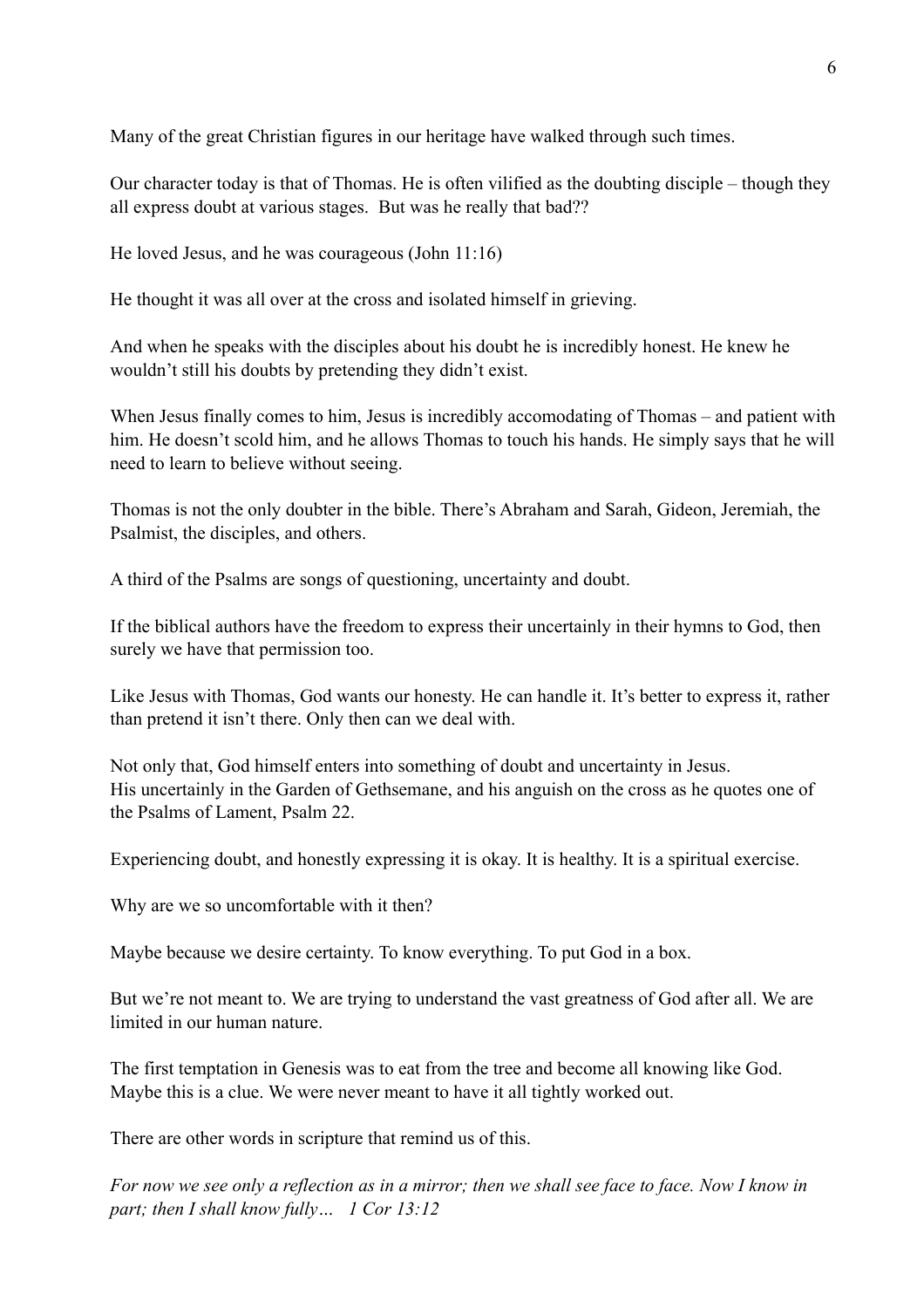*My ways are higher than your ways and my thoughts are higher than your thoughts. Is 55:9*

I read this quote that I want to share with you.

"For many people in our world, the opposite of faith is doubt. The goal, then, within this understanding, is to eliminate doubt. But faith and doubt aren't opposites. Doubt is often a sign that your faith has a pulse, that it's alive and well and exploring and searching. Faith and doubt aren't opposites; they are, it turns out, excellent dance partners."

Mother Teresa also said these words.

# **"I have never had clarity. What I have always had is trust" - Mother Teresa**

I am reminded of the words of the Father of a son with a demon – "Lord I believe – help my unbelief." Mark 9:23-25

If we ignore our doubts, then we don't deal with them. It is far better to acknowledge them and bring them to the surface in the presence of God.

In our lives we try and escape doubt, uncertainty and suffering, by doing other things, but they linger and escalate after wards. You have a far better chance of dealing with them by acknowledging them and not letting them have power over you.

I believe my faith is stronger when I make room for doubt and uncertainty.

# **Why is this important?**

Because many people leave faith altogether because they think faith and doubt can't live side by side.

They've been told they are "naughty doubting Thomas'".

Instead, we need to welcome and support seekers, doubters, those who have drifted away, those who are angry at God.

Faith communities should invite people to come and bring all these things to the table.

Just like the words of that beautiful hymn:

*Just as I am, though tossed about With many a conflict, many a doubt, Fightings and fears within, without, O Lamb of God, I come, I come.*

If you are struggling with doubt: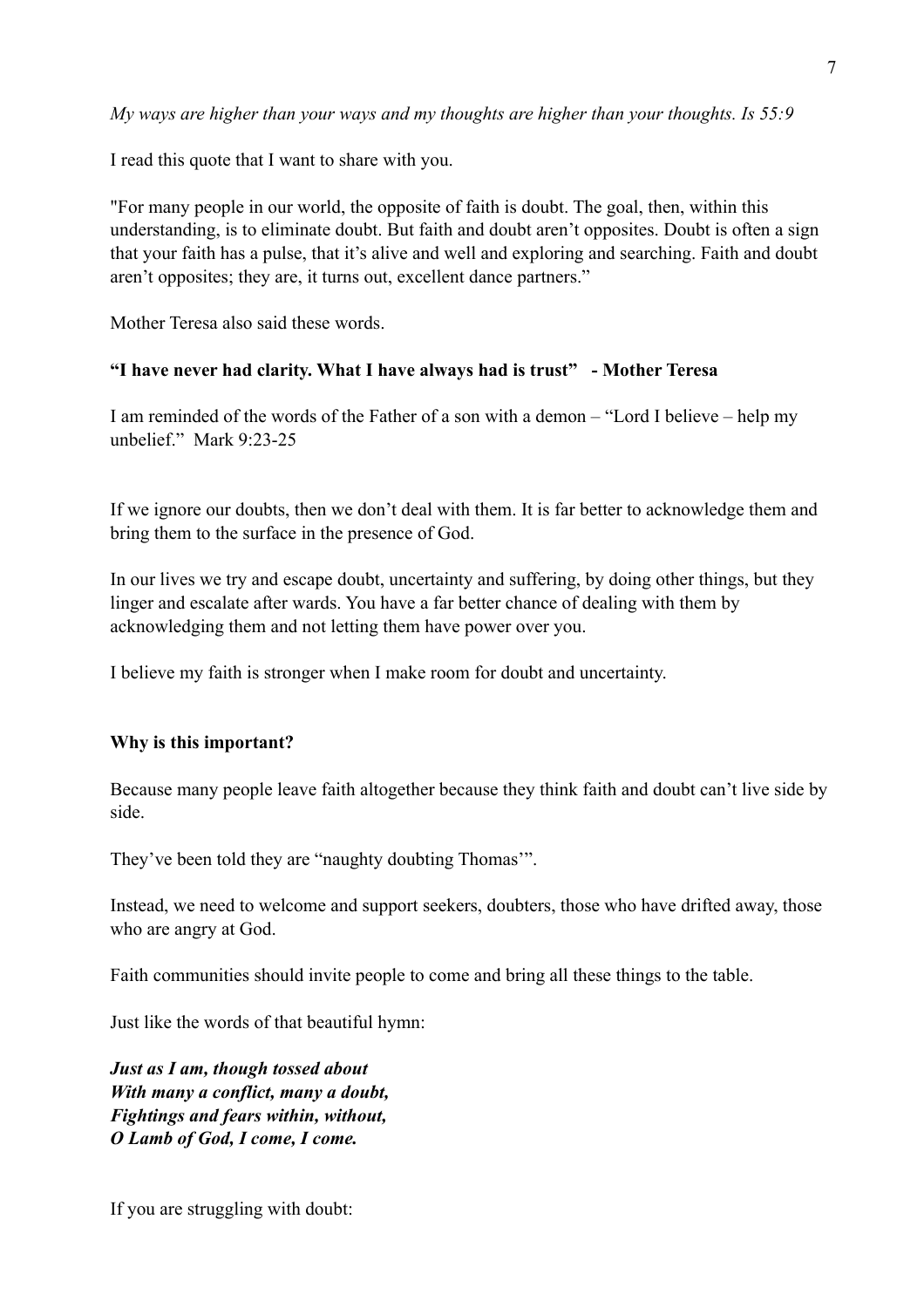- Know that it's okay. You are in the company of many hero's in the bible.
- Be honest with your doubt before God.
- Pray those prayers from the bible we touched on today.
- Continue to do the work of God help the poor and suffering. Like Mother Teresa did.

You may in fact find God there, and a deeper, richer, more trusting faith.

One day you will see those nail scarred hands, but even before then you will have mustered the faith to still believe.

May we be a people who trust, and be content not knowing all the answers.

### **Amen.**

### **PRAYERS OF INTERCESSION –** *Fr. Michael Graham, S.J.*

May we who are merely inconvenienced remember those whose lives are at stake.

May we who have no risk factors remember those most vulnerable.

May we who have the luxury of working from home remember those who must choose between preserving their health and making their rent.

May we who have the flexibility to care for our children when their schools close remember those who have no options.

May we who have to cancel our trips remember those who have no safe place to go.

May we who are losing our margin money in the tumult of the economic market remember those who have no margin at all.

May we who settle in for a quarantine at home remember those who have no home.

As fear grips our country, let us choose love.

We pause to remember those we are concerned for now. (Pause)

And during this time when we may not be able to physically wrap our arms around each other, let us yet find ways to be the loving embrace of God to our neighbour's.

Amen.

Thank you for joining together this morning in worship.

Let's close this time and sing, Dear Lord and Father of mankind